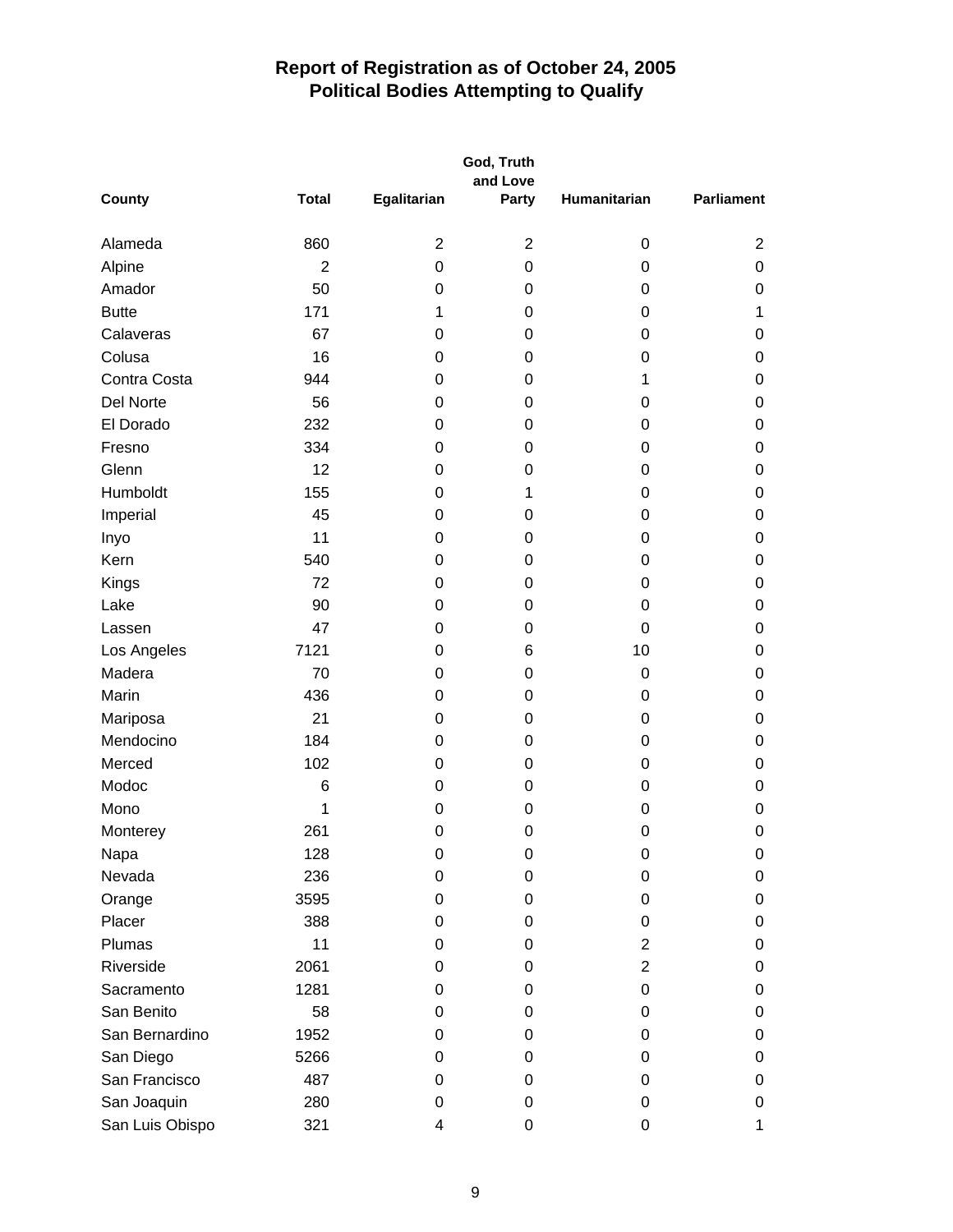| County          | <b>Pot Party</b> | Reform         | <b>Scientifically</b><br><b>Evolving</b><br><b>University</b> | <b>The</b><br><b>Conscious</b><br>American<br>African | <b>The United</b><br><b>Conscious</b><br><b>Builders of</b><br>American<br><b>Dream</b> |
|-----------------|------------------|----------------|---------------------------------------------------------------|-------------------------------------------------------|-----------------------------------------------------------------------------------------|
| Alameda         | 1                | 853            | 0                                                             | 0                                                     | 0                                                                                       |
| Alpine          | 0                | $\overline{2}$ | 0                                                             | 0                                                     | 0                                                                                       |
| Amador          | 0                | 50             | 0                                                             | 0                                                     | 0                                                                                       |
| <b>Butte</b>    | 8                | 161            | 0                                                             | 0                                                     | 0                                                                                       |
| Calaveras       | 0                | 67             | 0                                                             | 0                                                     | 0                                                                                       |
| Colusa          | 0                | 16             | 0                                                             | 0                                                     | 0                                                                                       |
| Contra Costa    | 0                | 942            | 0                                                             | 0                                                     | 1                                                                                       |
| Del Norte       | 0                | 56             | 0                                                             | 0                                                     | 0                                                                                       |
| El Dorado       | 0                | 232            | 0                                                             | 0                                                     | 0                                                                                       |
| Fresno          | 0                | 333            | 0                                                             | 0                                                     | 1                                                                                       |
| Glenn           | 0                | 12             | 0                                                             | 0                                                     | 0                                                                                       |
| Humboldt        | 0                | 154            | 0                                                             | 0                                                     | 0                                                                                       |
| Imperial        | 0                | 45             | 0                                                             | 0                                                     | 0                                                                                       |
| Inyo            | 0                | 11             | 0                                                             | 0                                                     | 0                                                                                       |
| Kern            | 0                | 540            | 0                                                             | 0                                                     | 0                                                                                       |
| Kings           | 0                | 72             | 0                                                             | 0                                                     | 0                                                                                       |
| Lake            | 0                | 90             | 0                                                             | 0                                                     | 0                                                                                       |
| Lassen          | 0                | 47             | 0                                                             | 0                                                     | 0                                                                                       |
| Los Angeles     | 1                | 7,098          | 6                                                             | 0                                                     | 0                                                                                       |
| Madera          | 1                | 69             | 0                                                             | 0                                                     | 0                                                                                       |
| Marin           | 1                | 435            | 0                                                             | 0                                                     | 0                                                                                       |
| Mariposa        | 0                | 21             | 0                                                             | 0                                                     | 0                                                                                       |
| Mendocino       | 0                | 184            | 0                                                             | 0                                                     | 0                                                                                       |
| Merced          | 0                | 102            | 0                                                             | 0                                                     | 0                                                                                       |
| Modoc           | 0                | 6              | 0                                                             | 0                                                     | 0                                                                                       |
| Mono            | $\mathbf 0$      | 1              | $\boldsymbol{0}$                                              | $\Omega$                                              | 0                                                                                       |
| Monterey        | 0                | 261            | 0                                                             | 0                                                     | 0                                                                                       |
| Napa            | 0                | 128            | 0                                                             | 0                                                     | 0                                                                                       |
| Nevada          | 0                | 236            | 0                                                             | 0                                                     | 0                                                                                       |
| Orange          | 0                | 3,595          | 0                                                             | 0                                                     | 0                                                                                       |
| Placer          | 1                | 387            | 0                                                             | 0                                                     | 0                                                                                       |
| Plumas          | 2                | $\overline{7}$ | 0                                                             | 0                                                     | 0                                                                                       |
| Riverside       | 6                | 2,044          | 0                                                             | 6                                                     | 3                                                                                       |
| Sacramento      | 2                | 1,279          | 0                                                             | 0                                                     | 0                                                                                       |
| San Benito      | 0                | 58             | 0                                                             | 0                                                     | 0                                                                                       |
| San Bernardino  | 0                | 1,952          | 0                                                             | 0                                                     | 0                                                                                       |
| San Diego       | 0                | 5,266          | 0                                                             | 0                                                     | 0                                                                                       |
| San Francisco   | 0                | 486            | 0                                                             | 1                                                     | 0                                                                                       |
| San Joaquin     | 0                | 280            | 0                                                             | 0                                                     | 0                                                                                       |
| San Luis Obispo | 0                | 313            | 1                                                             | 2                                                     | 0                                                                                       |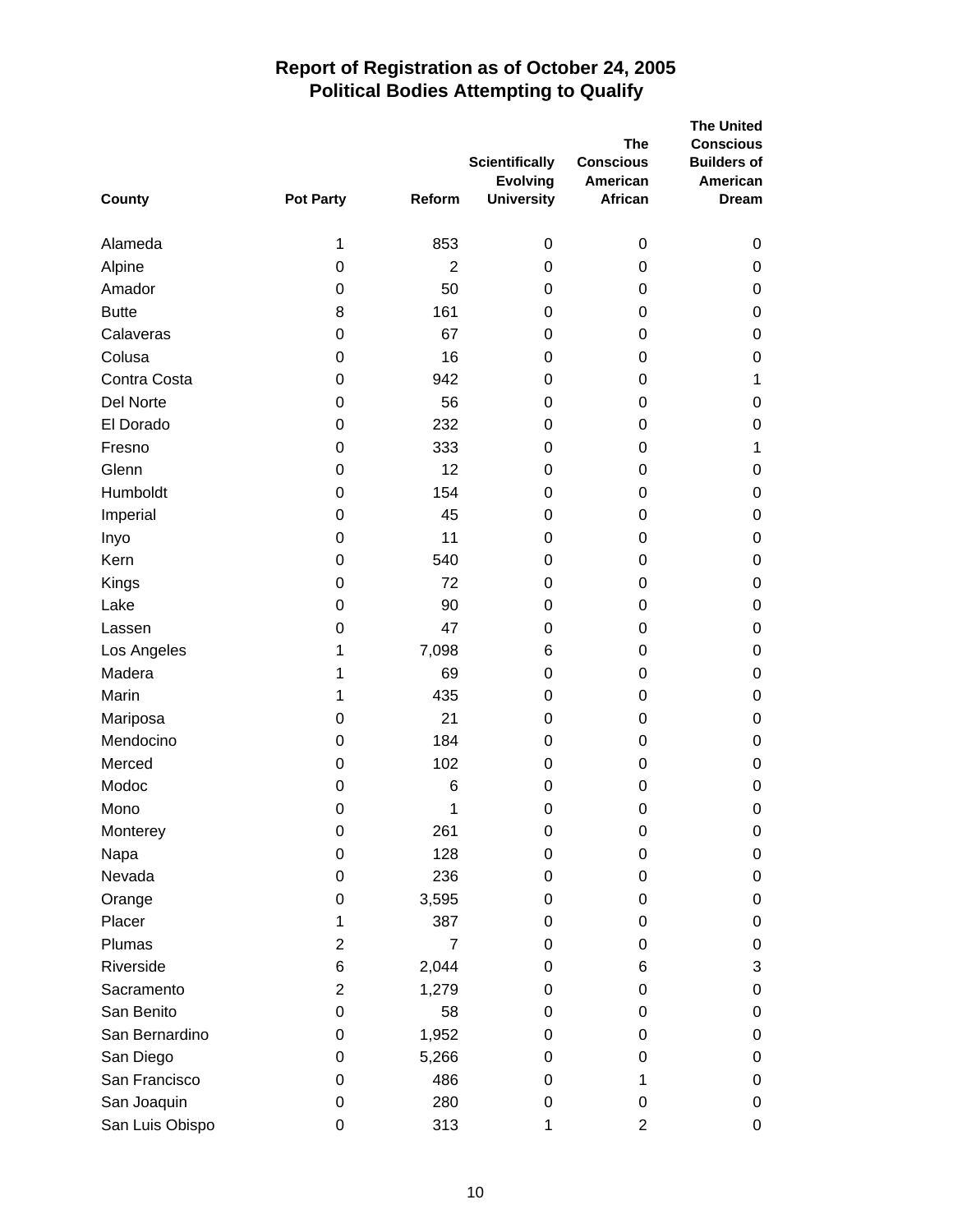| County             |              | God, Truth<br>and Love |       |              |                   |  |  |
|--------------------|--------------|------------------------|-------|--------------|-------------------|--|--|
|                    | <b>Total</b> | Egalitarian            | Party | Humanitarian | <b>Parliament</b> |  |  |
| San Mateo          | 644          | 0                      | 0     | 0            | 0                 |  |  |
| Santa Barbara      | 493          | 0                      | 0     |              | 0                 |  |  |
| Santa Clara        | 1679         | 0                      | 0     | 0            | 0                 |  |  |
| Santa Cruz         | 421          | 0                      | 0     |              | 0                 |  |  |
| Shasta             | 136          | 0                      | 0     | 0            | 0                 |  |  |
| Sierra             | 4            | 0                      | 0     | 0            | 0                 |  |  |
| Siskiyou           | 37           | 0                      | 0     | 0            | 0                 |  |  |
| Solano             | 380          | 0                      | 0     |              | 0                 |  |  |
| Sonoma             | 655          | 0                      | 0     |              | 0                 |  |  |
| <b>Stanislaus</b>  | 544          | 0                      | 0     | 0            | 0                 |  |  |
| Sutter             | 42           | 0                      | 0     | 0            | 0                 |  |  |
| Tehama             | 33           | 0                      | 0     | 0            | 0                 |  |  |
| Trinity            | 12           | 0                      | 0     | 0            | 0                 |  |  |
| Tulare             | 164          | 0                      | 0     | 0            | 0                 |  |  |
| Tuolumne           | 116          | 0                      | 0     | 0            | 0                 |  |  |
| Ventura            | 998          | 0                      | 0     | 0            | 0                 |  |  |
| Yolo               | 135          | 0                      | 0     | 0            | Ω                 |  |  |
| Yuba               | 29           |                        | 0     | 0            | Ω                 |  |  |
| <b>State Total</b> | 34,492       | 8                      | 9     | 19           | 4                 |  |  |